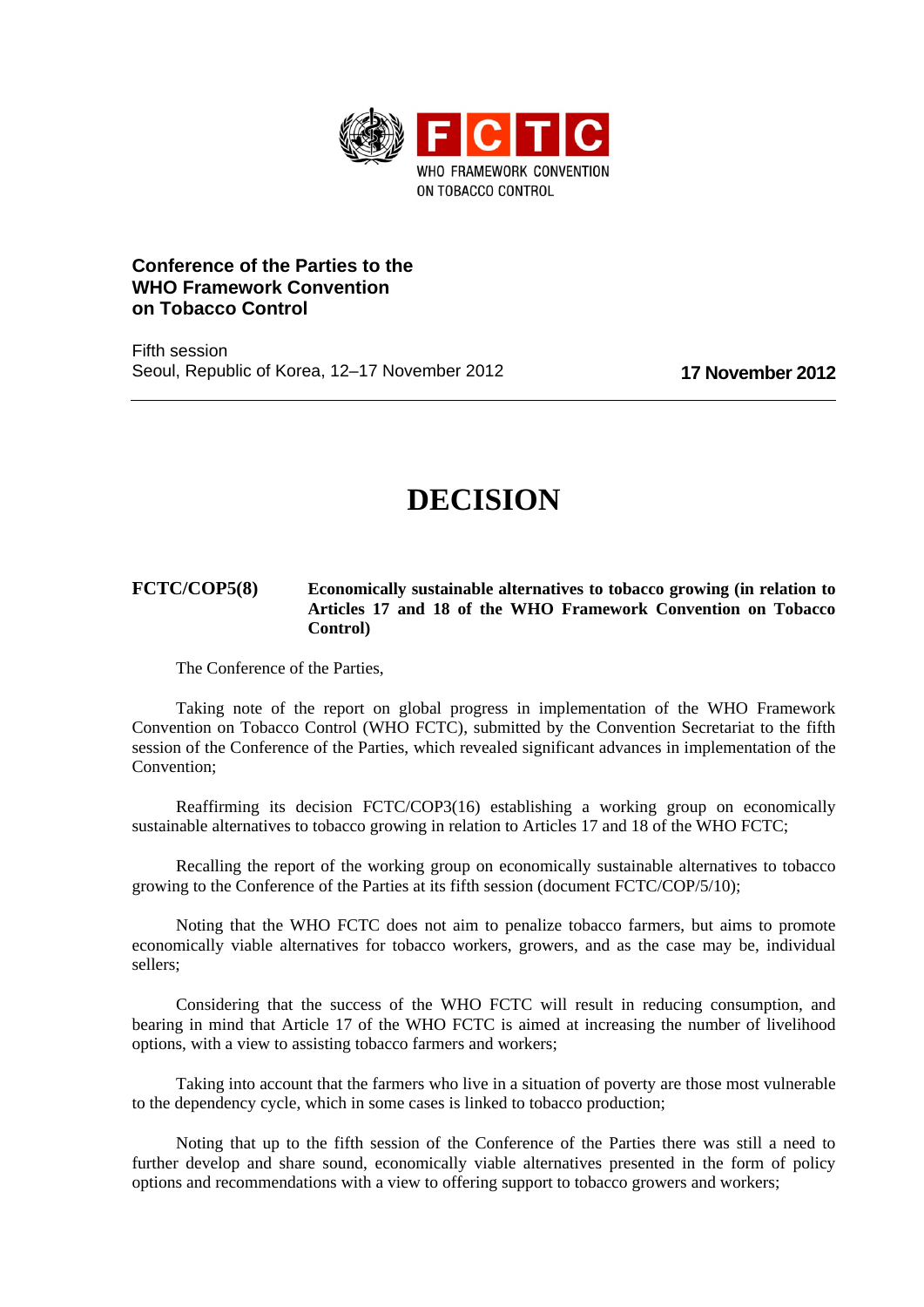Remembering that developing economically viable options depends on identifying viable alternative crops, adequate policy requirements and appropriate mechanisms of implementation, according to potentialities, at the national and local level, as applicable; and

Reaffirming the need to safeguard the livelihoods of tobacco farmers and workers,

1. DECIDES:

(1) to request the working group established by decision FCTC/COP3(16) to continue to work within the new mandate and to conclude this work by its sixth session, delivering draft policy options and recommendations based on the findings produced by the implementation of a standardized methodological framework in the pilot projects and other relevant experiences;

(2) that the standardized methodological framework be centred, inter alia, on the following elements:

(i) participatory identification of agrarian systems of tobacco growers (natural resources; availability of means of production; socioeconomic determinants) and identification of alternative crops;

(ii) pilot projects and other relevant experiences to identify the specificities of a given tobacco growing area;

- (iii) information exchange between cooperating parties;
- (iv) lessons drawn (analysis and findings); and

(v) policy options based mainly on the following policy instruments: (a) technical assistance; (b) social and economic organization; (c) infrastructure and services; (d) rural credit; (e) price assurance; (f) crop and income insurance; (g) food acquisition programme;

(3) to develop policy options to address specific tobacco-linked environmental and health issues, especially in regard to green leaf sickness;

(4) to invite Parties, by 31 January 2013, to confirm to the Convention Secretariat their intention to continue as members of the working group or their intention to join the working group;

## 2. ALSO DECIDES:

(1) to request the Secretariat to support and make the necessary arrangements, including budgetary provisions, for the working group to complete its work, prioritizing the tasks mandated by subparagraphs  $(1)(a)$ ,  $(1)(b)$  and  $(1)(c)$  of decision FCTC/COP3(16);

(2) to request the Secretariat to facilitate the promotion of collaboration with relevant intergovernmental and nongovernmental organizations, primarily FAO, the World Bank and others, for the accomplishment of the tasks prioritized above;

(3) to request the Secretariat to promote cost-effective measures to allow the working group to accomplish these tasks, including virtual meetings as appropriate;